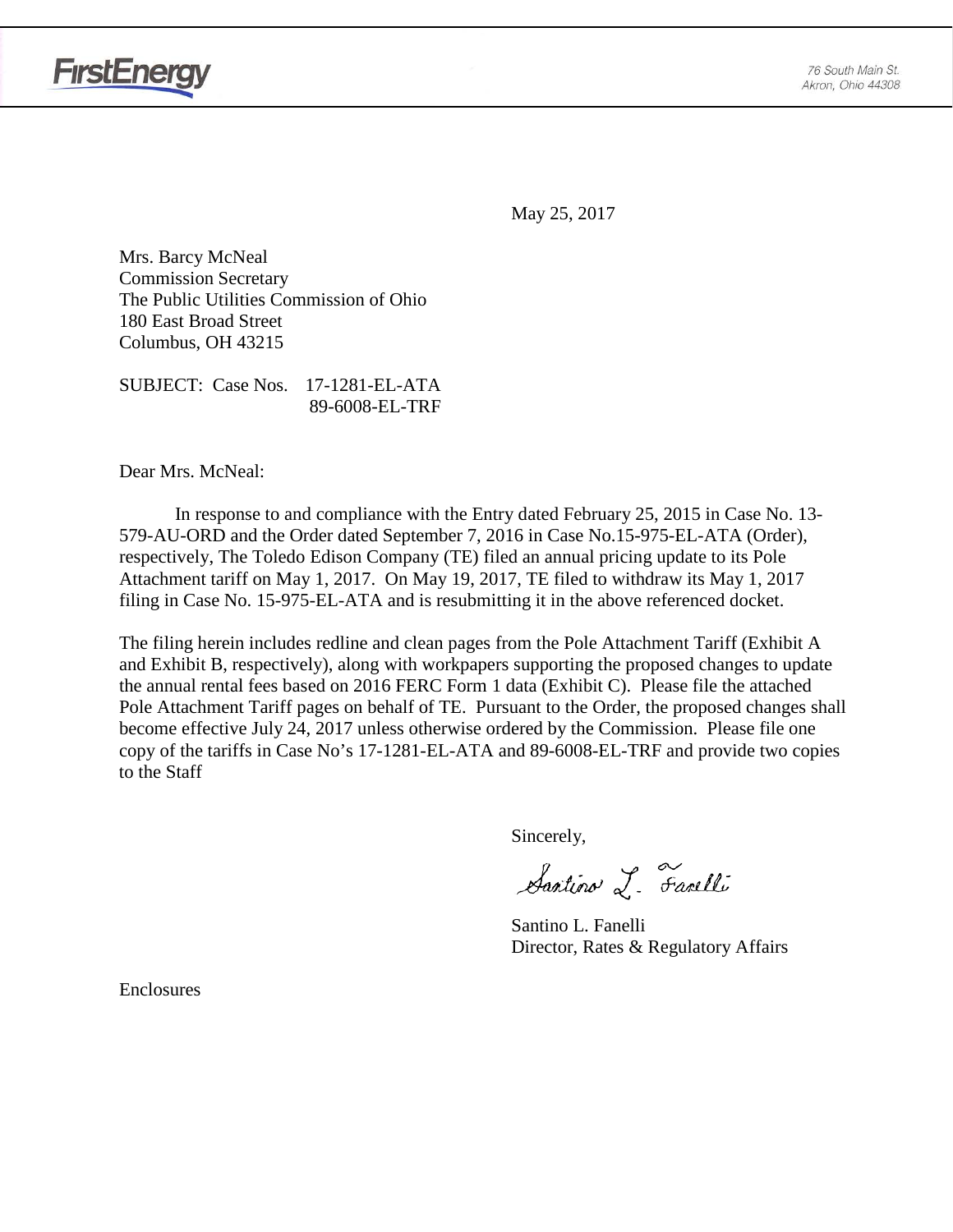EXHIBIT A

## **POLE ATTACHMENT TARIFF**

# APPLICABILITY:

This rate is available to any person or entity other than a public utility within the Company's service territory who shall contract for a specified number of pole attachments or contacts, subject to the specific conditions set forth in the General Rules and Regulations Concerning Pole Attachments. Attachments under this tariff shall be made pursuant to 4901:1-3, Ohio Administrative Code.

Overhead contact service shall consist of providing the opportunity to any person or entity other than a public utility to attach or contact, or to reserve the right to attach or contact, communication cable facilities to poles owned by the Company for the purpose of routing cables required for the transmission of information or signals.

Underground occupancy service shall consist of providing the opportunity to any person or entity other than a public utility to utilize the Company's trenches jointly for the purpose stated above.

#### RATE SCHEDULE:

#### OVERHEAD CONTACT SERVICE

ANNUAL NET RATE (per each pole contact or attachment):

\$8.999.20 per one foot of usable space

The rates contained in this tariff shall be updated on an annual basis. No later than May 1st of each year, the Company shall file with the PUCO a request for approval of the rider charges which, unless otherwise ordered by the PUCO, shall become effective on July 1st of each year.

#### UNDERGROUND OCCUPANCY SERVICE

ONE TIME CHARGE (underground trench occupancy):

| (1) Main line trench, per each foot jointly occupied, not to exceed | \$1.99   |
|---------------------------------------------------------------------|----------|
| (2) Service trench, if requested, per each service, not to exceed   | \$136.00 |

The charge for underground occupancy service shall be made prior to the actual installation of cable facilities within Company trenches and shall cover the entire period of occupancy of the trench. Nonpayment of any such charge when due shall constitute a default. Upon default, the Company will install its cable and the customer will lose any right to joint occupancy in that particular trench.

#### INITIAL CHARGE:

A one-time application fee of \$5.00 will be made for each pole contact reserved during the term of the contact.

# TERMS OF PAYMENT:

The annual rental amount is due and payable within a period of fourteen (14) days after the commencement of each rental year and shall be based on all contacts and attachments or pole space reserved at any time during the rental period. After thirty (30) days a service charge of one and one-half percent (1½%) per month on the unpaid balance for an annual rate of eighteen percent (18%) shall be assessed by the Company on overdue bills. Any and all other bills, including make ready work, are due and payable within twenty-one (21) days of receipt. The twenty-one day period to accept a valid estimate for make ready work and make payment will be held in abeyance pending resolution of any dispute or inquiry. After twenty-one (21) days, a service charge of one and one-half percent (1½%) per month on the unpaid balance for an annual rate of eighteen percent (18%) shall be assessed by the Company on overdue bills.

Filed pursuant to Orders dated February 25, 2015 and September 7, 2016 in Case Nos. 13-579-AU-ORD and 15-975-EL-ATA, respectively, and

Case No. 17-1281 EL-ATA before

The Public Utilities Commission of Ohio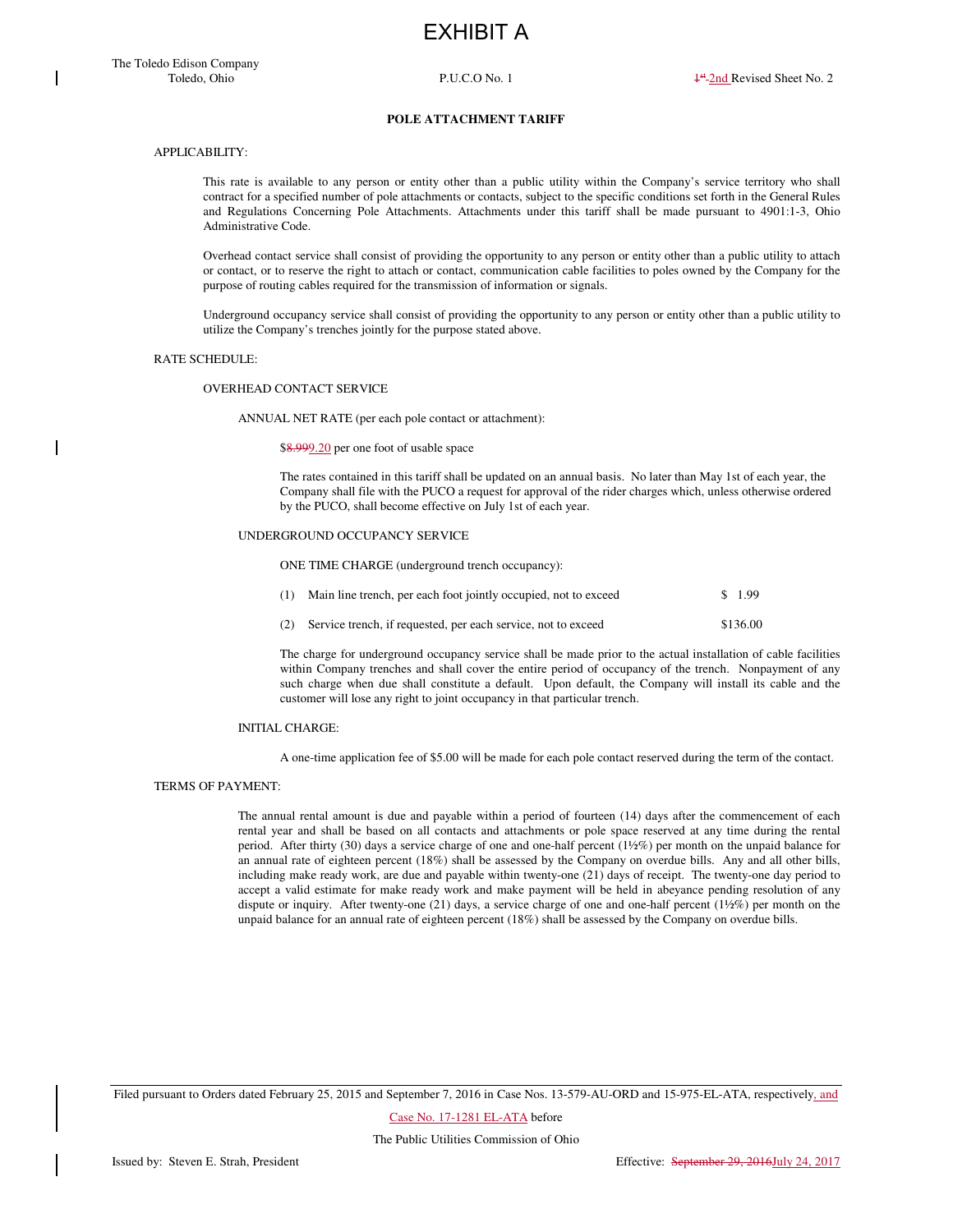EXHIBIT B

#### **POLE ATTACHMENT TARIFF**

# APPLICABILITY:

This rate is available to any person or entity other than a public utility within the Company's service territory who shall contract for a specified number of pole attachments or contacts, subject to the specific conditions set forth in the General Rules and Regulations Concerning Pole Attachments. Attachments under this tariff shall be made pursuant to 4901:1-3, Ohio Administrative Code.

Overhead contact service shall consist of providing the opportunity to any person or entity other than a public utility to attach or contact, or to reserve the right to attach or contact, communication cable facilities to poles owned by the Company for the purpose of routing cables required for the transmission of information or signals.

Underground occupancy service shall consist of providing the opportunity to any person or entity other than a public utility to utilize the Company's trenches jointly for the purpose stated above.

#### RATE SCHEDULE:

#### OVERHEAD CONTACT SERVICE

ANNUAL NET RATE (per each pole contact or attachment):

\$9.20 per one foot of usable space

The rates contained in this tariff shall be updated on an annual basis. No later than May 1st of each year, the Company shall file with the PUCO a request for approval of the rider charges which, unless otherwise ordered by the PUCO, shall become effective on July 1st of each year.

# UNDERGROUND OCCUPANCY SERVICE

ONE TIME CHARGE (underground trench occupancy):

| (1) | Main line trench, per each foot jointly occupied, not to exceed | \$ 1.99  |
|-----|-----------------------------------------------------------------|----------|
| (2) | Service trench, if requested, per each service, not to exceed   | \$136.00 |

The charge for underground occupancy service shall be made prior to the actual installation of cable facilities within Company trenches and shall cover the entire period of occupancy of the trench. Nonpayment of any such charge when due shall constitute a default. Upon default, the Company will install its cable and the customer will lose any right to joint occupancy in that particular trench.

## INITIAL CHARGE:

A one-time application fee of \$5.00 will be made for each pole contact reserved during the term of the contact.

# TERMS OF PAYMENT:

The annual rental amount is due and payable within a period of fourteen (14) days after the commencement of each rental year and shall be based on all contacts and attachments or pole space reserved at any time during the rental period. After thirty (30) days a service charge of one and one-half percent (1½%) per month on the unpaid balance for an annual rate of eighteen percent (18%) shall be assessed by the Company on overdue bills. Any and all other bills, including make ready work, are due and payable within twenty-one (21) days of receipt. The twenty-one day period to accept a valid estimate for make ready work and make payment will be held in abeyance pending resolution of any dispute or inquiry. After twenty-one (21) days, a service charge of one and one-half percent (1½%) per month on the unpaid balance for an annual rate of eighteen percent (18%) shall be assessed by the Company on overdue bills.

Filed pursuant to Orders dated February 25, 2015 and September 7, 2016 in Case Nos. 13-579-AU-ORD and 15-975-EL-ATA, respectively, and

Case No. 17-1281 EL-ATA before

The Public Utilities Commission of Ohio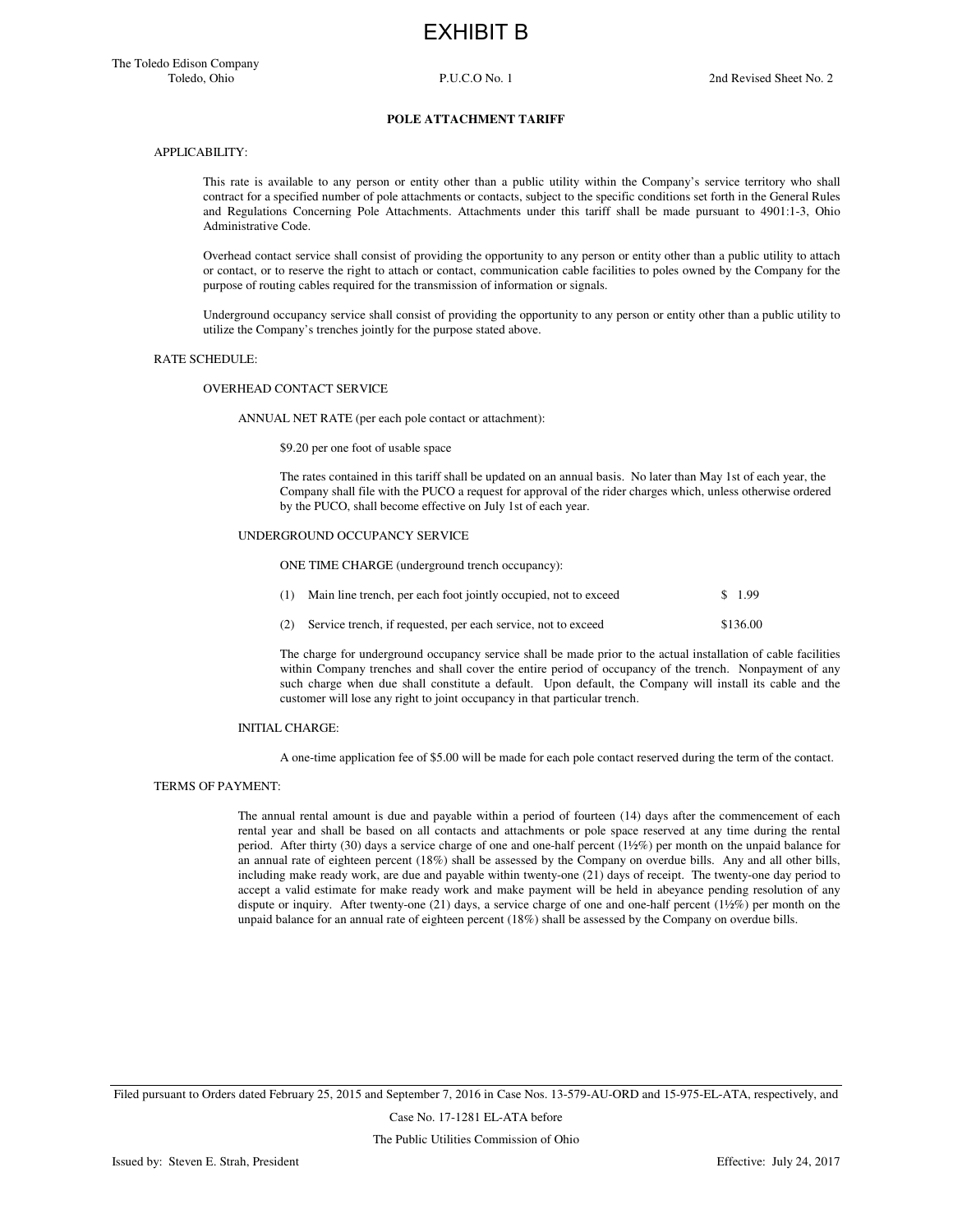# EXHIBIT C

|              | A                                                                                                  | B                       | C                                           | D    | E | F.                                                        | G | н                                  | J                                               |  |
|--------------|----------------------------------------------------------------------------------------------------|-------------------------|---------------------------------------------|------|---|-----------------------------------------------------------|---|------------------------------------|-------------------------------------------------|--|
| $\mathbf{1}$ |                                                                                                    | Case No. 17-1281-EL-ATA |                                             |      |   |                                                           |   |                                    |                                                 |  |
| 2            |                                                                                                    |                         |                                             |      |   | <b>Toledo Edison Company</b>                              |   |                                    |                                                 |  |
| 3            |                                                                                                    |                         |                                             |      |   | <b>Annual Pole Attachment Calculation (Year-End 2016)</b> |   |                                    |                                                 |  |
| 4            |                                                                                                    |                         |                                             |      |   |                                                           |   |                                    |                                                 |  |
| 5            |                                                                                                    |                         | <b>Net Cost of a Bare Pole Calculation</b>  |      |   |                                                           |   | Source FERC Form 1                 |                                                 |  |
| 6            |                                                                                                    |                         |                                             |      |   |                                                           |   |                                    |                                                 |  |
| 7<br>8       | <b>Gross Distribution Plant</b><br>Gross Pole Investment (Acct. 364)                               |                         |                                             |      |   | 999,297,494<br>174,634,736                                |   | 207, line 75(g)<br>207, line 64(g) |                                                 |  |
| 9            |                                                                                                    |                         | Distribution Plant Accumulated Depreciation |      |   | 488,417,487                                               |   | 219, line 26(b)                    |                                                 |  |
|              | 10 Depreciation Reserve (Poles)                                                                    |                         |                                             |      |   | 85,354,621.0                                              |   | F8/F7*F9                           |                                                 |  |
| 11           | Gross Plant Investment (Electric)                                                                  |                         |                                             |      |   | 1,147,055,786                                             |   | 200, line 8(c)                     |                                                 |  |
| 12           | Accumulated Deferred Taxes (Electric)(190, 281-3)                                                  |                         |                                             |      |   | 196,910,405                                               |   |                                    | 273, 8(k)+275, 2(k)+277, 9(k)-234, 8(c)         |  |
|              | 13 Accumulated Deferred Taxes(Accts. 190, 281-3)(Poles)                                            |                         |                                             |      |   | 29,978,835                                                |   | F8/F11*F12                         |                                                 |  |
|              | 14 Net Pole Investment                                                                             |                         |                                             |      |   | 59,301,280                                                |   | F8-F10-F13                         |                                                 |  |
|              | 15 Appurtenances Factor<br>16 Net Pole Investment Allocable to Attachments                         |                         |                                             |      |   | 0.901705809<br>53,472,308.27                              |   | F14*F15                            | <b>Account 364 Continuing Property Records</b>  |  |
| 17           | <b>Total Number of Poles</b>                                                                       |                         |                                             |      |   | 219,735                                                   |   | <b>Toledo Edison Books</b>         |                                                 |  |
| 18           | Net Cost of a Bare Pole                                                                            |                         |                                             |      |   | \$243.35                                                  |   | F16/F17                            |                                                 |  |
| 19           |                                                                                                    |                         |                                             |      |   |                                                           |   |                                    |                                                 |  |
| 20           |                                                                                                    |                         | <b>Carrying Charge Calculation</b>          |      |   |                                                           |   |                                    |                                                 |  |
| 21           |                                                                                                    |                         |                                             |      |   |                                                           |   |                                    |                                                 |  |
|              | 22 Total General and Administrative                                                                |                         |                                             |      |   | 34,416,007                                                |   | 323, line 197(b)                   |                                                 |  |
| 23           | Gross Plant Investment (Electric)<br>24 Depreciation Reserve (Electric)                            |                         |                                             |      |   | 1,147,055,786<br>558,335,892                              |   | 200, line 8(c)<br>200, line 22(c)  |                                                 |  |
|              | 25 Accumulated Deferred Taxes (Electric)(190, 281-3)                                               |                         |                                             |      |   | 196,910,405                                               |   |                                    | 273, 8(k)+275, 2(k)+277, 9(k)-234, 8(c)         |  |
|              | 26 Administrative Carrying Charge                                                                  |                         |                                             |      |   | 0.0878                                                    |   | F22/(F23-F24-F25)                  |                                                 |  |
| 27           |                                                                                                    |                         |                                             |      |   |                                                           |   |                                    |                                                 |  |
|              | 28 Account 593 (Maintenance of Overhead Lines)                                                     |                         |                                             |      |   | 7,687,558                                                 |   | 322, line 149(b)                   |                                                 |  |
| 29           | Investment in Accts. 364,365 & 369                                                                 |                         |                                             |      |   | 463,630,917                                               |   | 207, lines $64(g)+65(g)+69(g)$     |                                                 |  |
|              | 30   Depreciation (Poles) related to Accts. 364, 365 & 369                                         |                         |                                             |      |   | 226,604,638                                               |   | F29/F7*F9                          |                                                 |  |
| 32           | 31 Accumulate Deferred Income Taxes for 364, 365 & 369<br><b>Maintenance Carrying Charge</b>       |                         |                                             |      |   | 79,589,635<br>0.0488                                      |   | F29/F11*F12<br>F28/(F29-F30-F31)   |                                                 |  |
| 33           |                                                                                                    |                         |                                             |      |   |                                                           |   |                                    |                                                 |  |
|              | 34 Gross Pole Investment (Acct. 364)                                                               |                         |                                             |      |   | 174,634,736                                               |   | 207, line 64(g)                    |                                                 |  |
|              | 35 Net Pole Investment                                                                             |                         |                                             |      |   | 59,301,280                                                |   | F <sub>14</sub>                    |                                                 |  |
|              | 36 Depreciation Rate for Gross Pole Investment                                                     |                         |                                             |      |   | 0.0378                                                    |   | <b>Current Approved Rate</b>       |                                                 |  |
| 37           | <b>Depreciation Carrying Charge</b>                                                                |                         |                                             |      |   | 0.1113                                                    |   | F34/F35*F36                        |                                                 |  |
| 38           |                                                                                                    |                         |                                             |      |   |                                                           |   |                                    |                                                 |  |
|              | 39 Taxes (Accts. 408.1 + 409.1 + 410.1 + 411.4 - 411.1)<br>40 Gross Plant Investment (Total Plant) |                         |                                             |      |   | 69,612,599<br>1.147.055.786                               |   | 200, line 8(b)                     | 114, line $14(c)+15(c)+16(c)+17(c)+19(c)-18(c)$ |  |
| 41           | Depreciation Reserve (Total Plant)                                                                 |                         |                                             |      |   | 558,335,892                                               |   | 200, line 22(b)                    |                                                 |  |
|              | 42 Accumulated Deferred Taxes (Total Plant)(190, 281-3)                                            |                         |                                             |      |   | 196,910,405                                               |   |                                    | 273, 17(k)+275, 9(k)+277, 19(k)-234, 18(c)      |  |
|              | 43 Taxes Carrying Charge                                                                           |                         |                                             |      |   | 0.1777                                                    |   | F39/(F40-F41-F42)                  |                                                 |  |
| 44           |                                                                                                    |                         |                                             |      |   |                                                           |   |                                    |                                                 |  |
|              | 45 Rate of Return                                                                                  |                         |                                             |      |   | 0.0848                                                    |   | Latest ROR approved by PUCO        |                                                 |  |
| 46           | <b>Return Carrying Charge</b>                                                                      |                         |                                             |      |   | 0.0848                                                    |   |                                    |                                                 |  |
| 47           | <b>Total Carrying Charges</b>                                                                      |                         |                                             |      |   | 0.5105                                                    |   | F26+F32+F37+F43+F46                |                                                 |  |
| 48<br>49     |                                                                                                    |                         |                                             |      |   |                                                           |   |                                    |                                                 |  |
| 50           |                                                                                                    |                         | <b>Attacher Responsibility Percentage</b>   |      |   |                                                           |   |                                    |                                                 |  |
| 51           |                                                                                                    |                         |                                             |      |   |                                                           |   |                                    |                                                 |  |
| 52           | Space Occupied                                                                                     |                         |                                             |      |   | 1                                                         |   |                                    | <b>Other/FirstEnergy Joint Use Agreements</b>   |  |
|              | 53 Usable Space<br><b>Attacher Responsibilty Percentage</b>                                        |                         |                                             | 13.5 |   | <b>FCC Presumption</b>                                    |   |                                    |                                                 |  |
| 54           |                                                                                                    |                         |                                             |      |   | 0.0741                                                    |   | F52/F53                            |                                                 |  |
| 55           |                                                                                                    |                         |                                             |      |   |                                                           |   |                                    |                                                 |  |
| 56           |                                                                                                    |                         | <b>Pole Attachment Rate</b>                 |      |   |                                                           |   |                                    |                                                 |  |
| 57           |                                                                                                    |                         |                                             |      |   |                                                           |   |                                    |                                                 |  |
|              | 58 Attacher Responsibility Percentage<br>59 Net Cost of a Bare Pole                                |                         |                                             |      |   | 0.0741<br>243.35                                          |   | F <sub>54</sub><br>F <sub>18</sub> |                                                 |  |
|              | 60 Total Carrying Charges                                                                          |                         |                                             |      |   | 0.5105                                                    |   | F48                                |                                                 |  |
|              | 61 Pole Attachment Rate                                                                            |                         |                                             |      |   | \$9.20                                                    |   | F58*F59*F60                        |                                                 |  |
|              |                                                                                                    |                         |                                             |      |   |                                                           |   |                                    |                                                 |  |